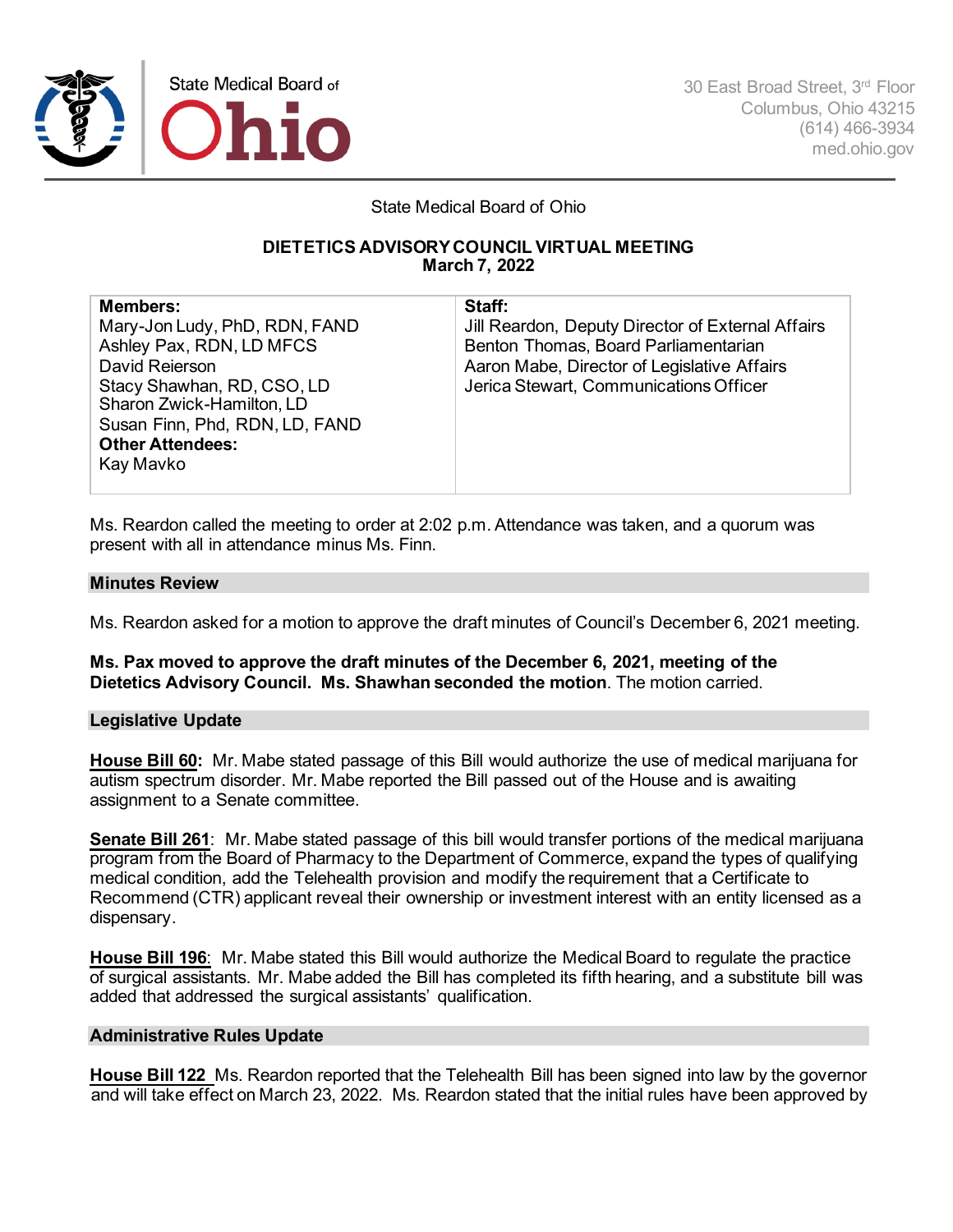the Board. Ms. Reardon invited Council to add additional comments, that she would present to the Board at its next meeting.

Ms. Ludy commented that she supervises dietitians that conduct research on medical nutrition therapy across state lines. Ms. Ludy noted that these dieticians would be required to be licensed in both states, whereas physicians and physician assistants are not required to obtain additional licenses under the Telehealth Bill.

Ms. Shawhan shared that as a clinical dietitian she provides medical nutrition therapy to oncology patients in the Cincinnati area and approximately 50% of her patients come from Kentucky. Ms. Shawhan commented that several her patients, especially oncology patients have benefitted from telehealth visits. Ms. Shawhan added her patients have concerns and fears about COVID and other communicable diseases, and not being able to provide telehealth services puts additional burdens on her patients and hinders her practice.

Ms. Zwick-Hamilton asked why dietitians were excluded from the Telehealth bill? Ms. Reardon replied the Board was not sure what the legislative intent was for not specifically mentioning dietitians in the telehealth bill.

Ms. Mavko stated that the Ohio Academy of Nutrition and Dietetics (OAND) has provided comments to the Board. Ms. Mavko added that OAND's interpretation of the rule are in opposition with the Medical Board's interpretation. Ms. Mavko noted that a new section was added to the Telehealth Bill, granting doctors, physician assistants and clinical nurse practitioners the authority to practice Telehealth across state borders. Ms. Mavko emphasized that the rule was silent on other healthcare professionals, and dietitians, were in essence granted the same authority.

Ms. Mavko stated that OAND has met with Representative Frazier, the Bill's sponsor to discuss this matter. According to Ms. Mavko, Mr. Frazier stated it was not his intent to exclude certain healthcare professionals from the Bill. Ms. Mavko added that Mr. Frazier has agreed to take legislative action in the event the Medical Board's interpretation of the law in the new rule stands.

Ms. Reardon added that council will have additional opportunities to submit comments to the Board and added the Board will review all comment before the rules are finalized.

## **Ohio Academy of Nutrition and Dietetics (OAND) Update**

Ms. Mavko reported that its annual meeting, OAND would provide information to their members about the Ohio Physicians Health Program (OPHP's), One Bite program. Ms. Mavko added that the OPHP slide presentation, shared with Council members at the last meeting will be available on the OAND website.

## **Partners in Professionalism**

Ms. Stewart explained that the Partners in Professionalism Program (PIPP) was introduced in 2007 where it became part of an Ohio medical school's curriculum. Ms. Stewart added that the program sought to teach students about the workings of the Medical Board from the licensure process to legislation that affects their profession and the disciplinary process.